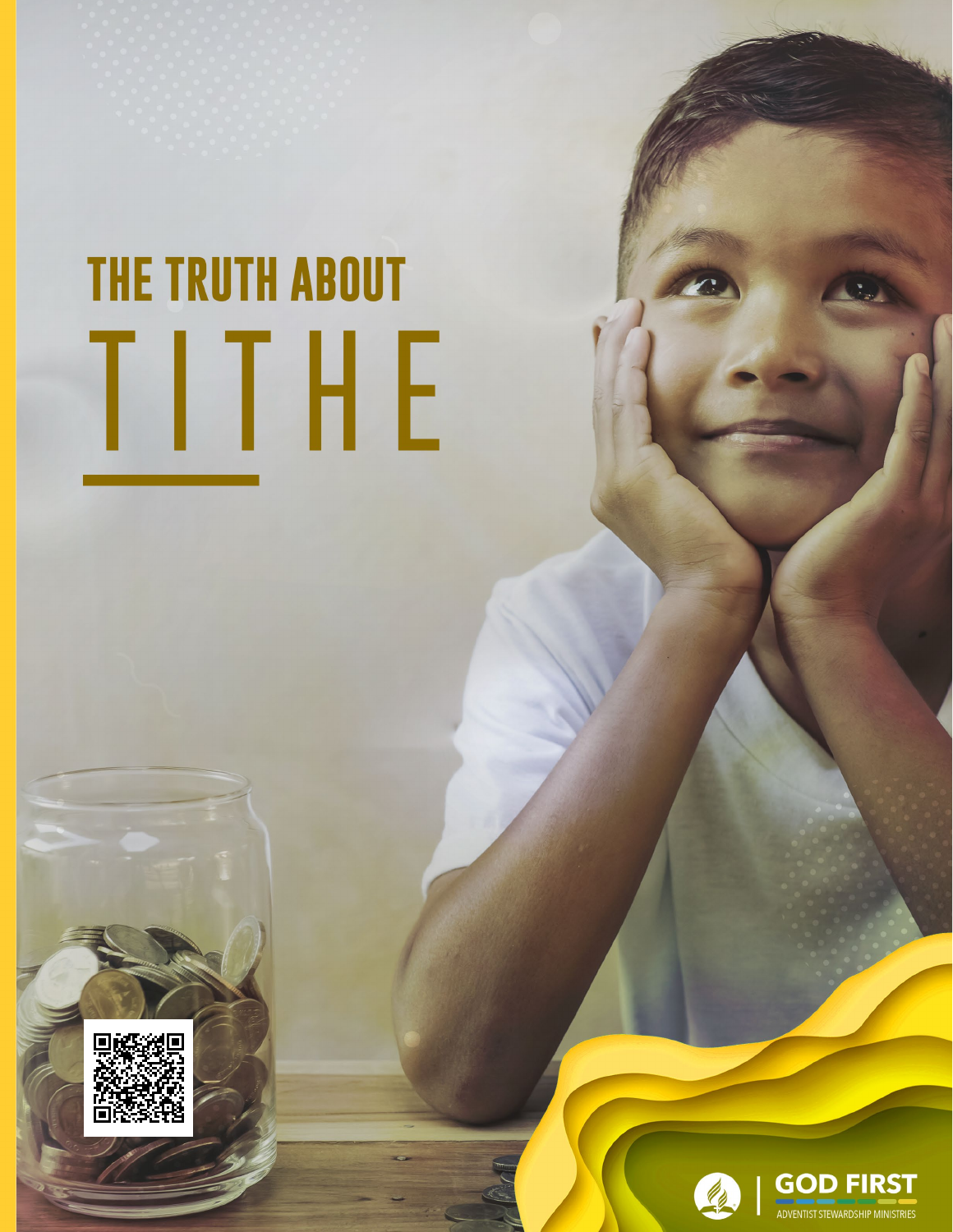#### **The Truth About Tithe**

Copyright ©2019 by Stewardship Ministries Department Created by Marcos F. Bomfim Edited by Johnetta B. Flomo and Sandra Blackmer Page Design and Layout, Johnetta B. Flomo

Cover, Synesthezia Emotional Marketing LLC

This material may be translated, printed, or photocopied by any Seventh-day Adventist entity without securing further permission. Republished documents must include the credit line: "Stewardship Ministries Department, General Conference of Seventh-day Adventists, used by permission." Selling this work for profit is prohibited.

Stewardship Ministries Department General Conference of Seventh-day Adventists 12501 Old Columbia Pike Silver Spring, MD 20904, USA www.adventiststewardship.com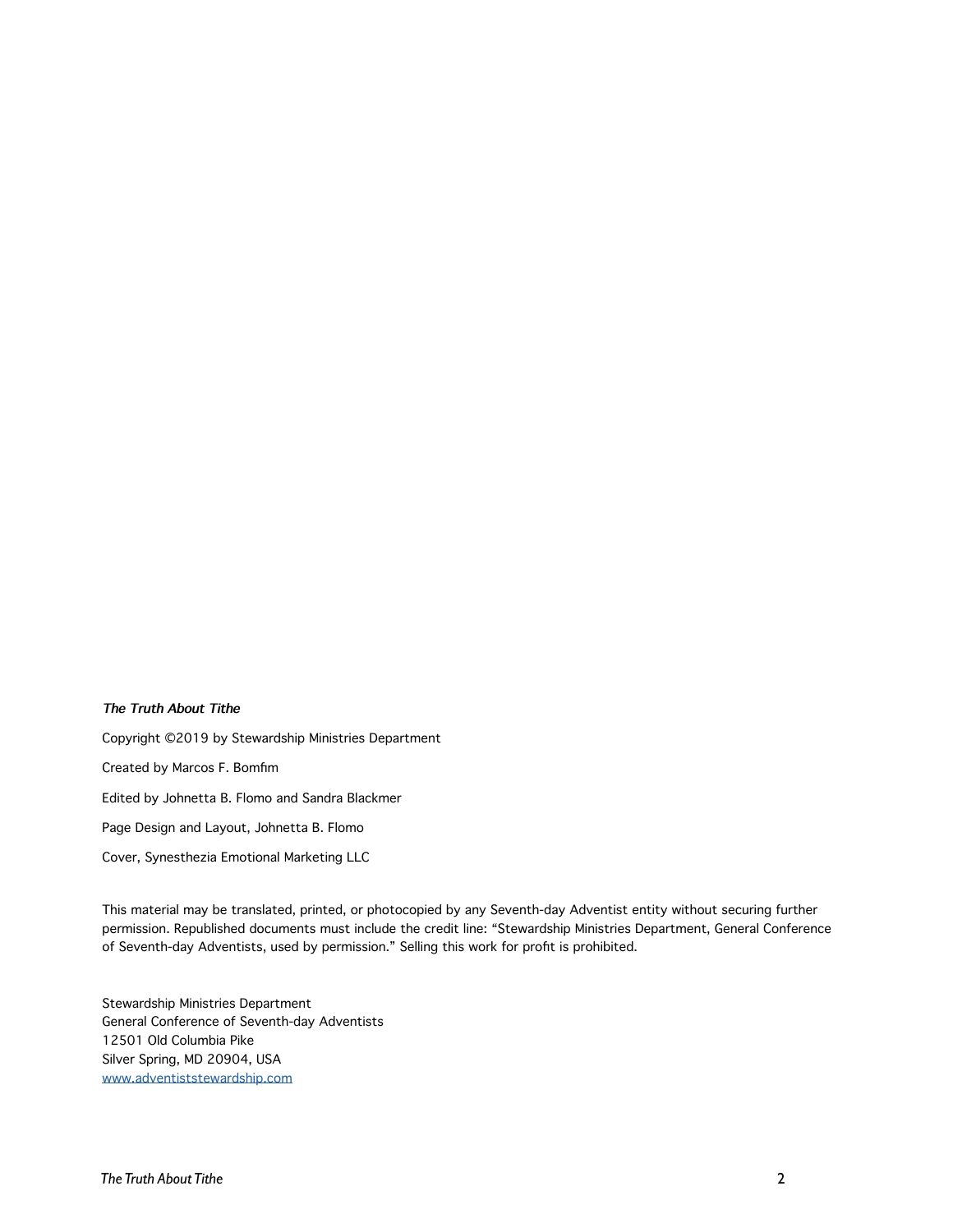# **The Truth About Tithe**

**Purpose**: To develop values and practices related to tithing, to the Storehouse Principle and to the use of the tithe; to show that the tithing practice was not removed in the New Testament era; to develop values in conflict resolution.

#### **Summary of the activities (for facilitators)**:

- Divide the audience into groups.
- Each group will discuss their assigned questions.
- Call on one representative of each group to share the group's discussed conclusions.

#### **GENERAL INSTRUCTIONS:**

- 1. Watch the video with all participants. (The video is available here[:]( https://youtu.be/GhkUQyQanCo) https://youtu.be/B\_F18hKMzq8)
- 2. Divide participants into groups of 5-0 persons.
- 3. Assign one or more questions to each group (each group should have a different question).
- **4. Leader and secretary**: Each group will choose a **leader**, who will conduct the discussion, and a **secretary**, who will write the conclusions, and make a report when called upon.
- 5. Group opinion: In case of open questions (no right or wrong answers), the group should discuss which opinion(s) would better express the thought of the entire Group (not only that of the leader).
- **6. Duration**: The group should spend no more than five (5) minutes on each question, and secretaries must take no more than one (1) minute when asked to answer publicly.
- **7. Growing together**: After the appointed time for the discussion is over, the facilitator will call all secretaries to the front, and ask them to read the conclusions given by their groups. Each secretary will have one minute to read each answer.
- 8. The facilitator may make comments after each response.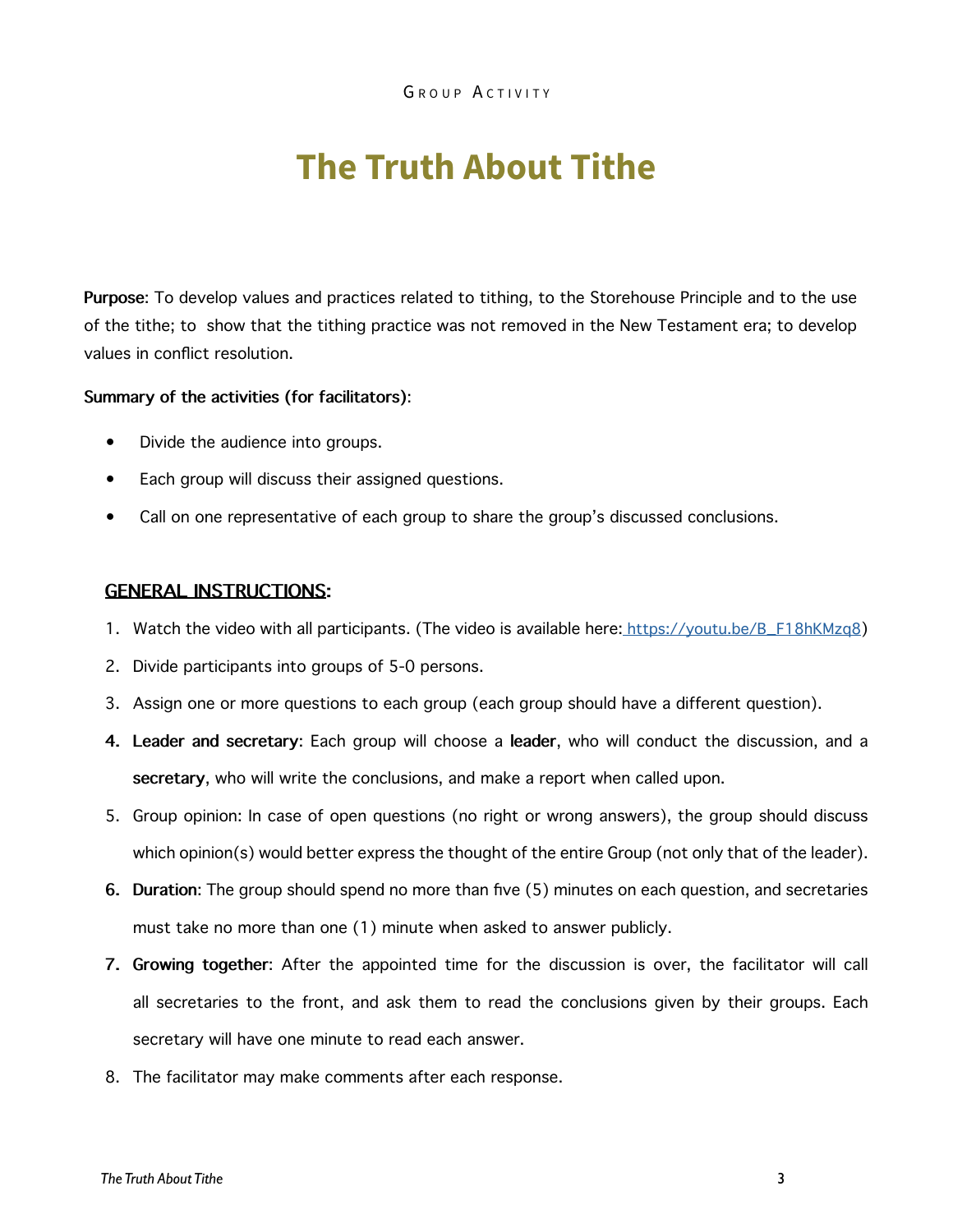## **Growing Together**

Before discussing the questions, all participants must have watched the video, "The Truth About Tithe," available here: (https://youtu.be/B\_F18hKMzq8)



1. Mariana found out that one of her neighbors, a single mother, lost her job and is no longer able to provide for her children. Mariana used her tithe to help the neighbor. The following Sabbath, she was trying to get more church members to help that neighbor, suggesting that they use their tithe to help that needy person. What would you do if you were a church leader?

\_\_\_\_\_\_\_\_\_\_\_\_\_\_\_\_\_\_\_\_\_\_\_\_\_\_\_\_\_\_\_\_\_\_\_\_\_\_\_\_\_\_\_\_\_\_\_\_\_\_\_\_\_\_\_\_\_\_\_\_\_\_\_\_\_\_\_\_\_\_\_\_\_\_\_\_\_\_\_\_\_\_\_\_\_\_\_\_\_\_\_\_\_\_

\_\_\_\_\_\_\_\_\_\_\_\_\_\_\_\_\_\_\_\_\_\_\_\_\_\_\_\_\_\_\_\_\_\_\_\_\_\_\_\_\_\_\_\_\_\_\_\_\_\_\_\_\_\_\_\_\_\_\_\_\_\_\_\_\_\_\_\_\_\_\_\_\_\_\_\_\_\_\_\_\_\_\_\_\_\_\_\_\_\_\_\_\_\_

\_\_\_\_\_\_\_\_\_\_\_\_\_\_\_\_\_\_\_\_\_\_\_\_\_\_\_\_\_\_\_\_\_\_\_\_\_\_\_\_\_\_\_\_\_\_\_\_\_\_\_\_\_\_\_\_\_\_\_\_\_\_\_\_\_\_\_\_\_\_\_\_\_\_\_\_\_\_\_\_\_\_\_\_\_\_\_\_\_\_\_\_\_\_

\_\_\_\_\_\_\_\_\_\_\_\_\_\_\_\_\_\_\_\_\_\_\_\_\_\_\_\_\_\_\_\_\_\_\_\_\_\_\_\_\_\_\_\_\_\_\_\_\_\_\_\_\_\_\_\_\_\_\_\_\_\_\_\_\_\_\_\_\_\_\_\_\_\_\_\_\_\_\_\_\_\_\_\_\_\_\_\_\_\_\_\_\_\_

\_\_\_\_\_\_\_\_\_\_\_\_\_\_\_\_\_\_\_\_\_\_\_\_\_\_\_\_\_\_\_\_\_\_\_\_\_\_\_\_\_\_\_\_\_\_\_\_\_\_\_\_\_\_\_\_\_\_\_\_\_\_\_\_\_\_\_\_\_\_\_\_\_\_\_\_\_\_\_\_\_\_\_\_\_\_\_\_\_\_\_\_\_\_

2. A well-known supporting ministry develops new missionary and educative projects in an impoverished country, and they've launched a campaign asking for financial support. Carlos is suggesting to some church members, including you, to use part of their tithe to support this missionary project? What will you do?

\_\_\_\_\_\_\_\_\_\_\_\_\_\_\_\_\_\_\_\_\_\_\_\_\_\_\_\_\_\_\_\_\_\_\_\_\_\_\_\_\_\_\_\_\_\_\_\_\_\_\_\_\_\_\_\_\_\_\_\_\_\_\_\_\_\_\_\_\_\_\_\_\_\_\_\_\_\_\_\_\_\_\_\_\_\_\_\_\_\_\_\_\_\_

\_\_\_\_\_\_\_\_\_\_\_\_\_\_\_\_\_\_\_\_\_\_\_\_\_\_\_\_\_\_\_\_\_\_\_\_\_\_\_\_\_\_\_\_\_\_\_\_\_\_\_\_\_\_\_\_\_\_\_\_\_\_\_\_\_\_\_\_\_\_\_\_\_\_\_\_\_\_\_\_\_\_\_\_\_\_\_\_\_\_\_\_\_\_

\_\_\_\_\_\_\_\_\_\_\_\_\_\_\_\_\_\_\_\_\_\_\_\_\_\_\_\_\_\_\_\_\_\_\_\_\_\_\_\_\_\_\_\_\_\_\_\_\_\_\_\_\_\_\_\_\_\_\_\_\_\_\_\_\_\_\_\_\_\_\_\_\_\_\_\_\_\_\_\_\_\_\_\_\_\_\_\_\_\_\_\_\_\_

\_\_\_\_\_\_\_\_\_\_\_\_\_\_\_\_\_\_\_\_\_\_\_\_\_\_\_\_\_\_\_\_\_\_\_\_\_\_\_\_\_\_\_\_\_\_\_\_\_\_\_\_\_\_\_\_\_\_\_\_\_\_\_\_\_\_\_\_\_\_\_\_\_\_\_\_\_\_\_\_\_\_\_\_\_\_\_\_\_\_\_\_\_\_

\_\_\_\_\_\_\_\_\_\_\_\_\_\_\_\_\_\_\_\_\_\_\_\_\_\_\_\_\_\_\_\_\_\_\_\_\_\_\_\_\_\_\_\_\_\_\_\_\_\_\_\_\_\_\_\_\_\_\_\_\_\_\_\_\_\_\_\_\_\_\_\_\_\_\_\_\_\_\_\_\_\_\_\_\_\_\_\_\_\_\_\_\_\_

3. Your church, in a very big city, is undergoing renovations, in anticipation of establishing a Center of Influence, a project worth millions of dollars. Facing substantial financial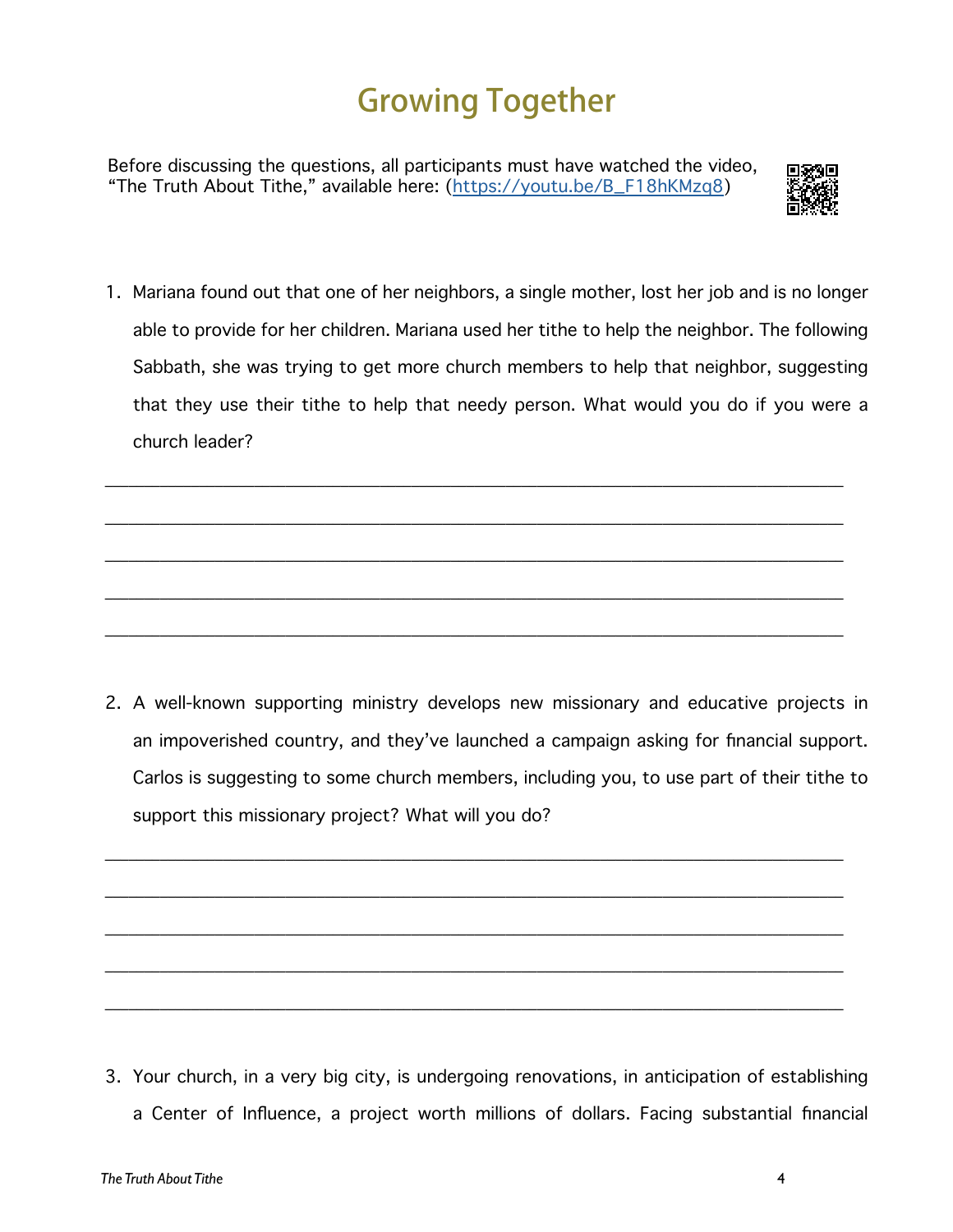challenges, the church's treasurer suggests that you do what, according to him, others are already doing: temporarily diverting their tithe, using it to support the renovation project. What suggestions would you give him to help increase the amounts given toward the church's budget without accepting tithes?

\_\_\_\_\_\_\_\_\_\_\_\_\_\_\_\_\_\_\_\_\_\_\_\_\_\_\_\_\_\_\_\_\_\_\_\_\_\_\_\_\_\_\_\_\_\_\_\_\_\_\_\_\_\_\_\_\_\_\_\_\_\_\_\_\_\_\_\_\_\_\_\_\_\_\_\_\_\_\_\_\_\_\_\_\_\_\_\_\_\_\_\_\_\_

\_\_\_\_\_\_\_\_\_\_\_\_\_\_\_\_\_\_\_\_\_\_\_\_\_\_\_\_\_\_\_\_\_\_\_\_\_\_\_\_\_\_\_\_\_\_\_\_\_\_\_\_\_\_\_\_\_\_\_\_\_\_\_\_\_\_\_\_\_\_\_\_\_\_\_\_\_\_\_\_\_\_\_\_\_\_\_\_\_\_\_\_\_\_

\_\_\_\_\_\_\_\_\_\_\_\_\_\_\_\_\_\_\_\_\_\_\_\_\_\_\_\_\_\_\_\_\_\_\_\_\_\_\_\_\_\_\_\_\_\_\_\_\_\_\_\_\_\_\_\_\_\_\_\_\_\_\_\_\_\_\_\_\_\_\_\_\_\_\_\_\_\_\_\_\_\_\_\_\_\_\_\_\_\_\_\_\_\_

\_\_\_\_\_\_\_\_\_\_\_\_\_\_\_\_\_\_\_\_\_\_\_\_\_\_\_\_\_\_\_\_\_\_\_\_\_\_\_\_\_\_\_\_\_\_\_\_\_\_\_\_\_\_\_\_\_\_\_\_\_\_\_\_\_\_\_\_\_\_\_\_\_\_\_\_\_\_\_\_\_\_\_\_\_\_\_\_\_\_\_\_\_\_

\_\_\_\_\_\_\_\_\_\_\_\_\_\_\_\_\_\_\_\_\_\_\_\_\_\_\_\_\_\_\_\_\_\_\_\_\_\_\_\_\_\_\_\_\_\_\_\_\_\_\_\_\_\_\_\_\_\_\_\_\_\_\_\_\_\_\_\_\_\_\_\_\_\_\_\_\_\_\_\_\_\_\_\_\_\_\_\_\_\_\_\_\_\_

4. What do you believe was the rationale behind God specifying, in a very detailed way, the [1] percentage of the tithe, [2] where to deliver it, and [3] how God's people should use those funds?

\_\_\_\_\_\_\_\_\_\_\_\_\_\_\_\_\_\_\_\_\_\_\_\_\_\_\_\_\_\_\_\_\_\_\_\_\_\_\_\_\_\_\_\_\_\_\_\_\_\_\_\_\_\_\_\_\_\_\_\_\_\_\_\_\_\_\_\_\_\_\_\_\_\_\_\_\_\_\_\_\_\_\_\_\_\_\_\_\_\_\_\_\_\_

\_\_\_\_\_\_\_\_\_\_\_\_\_\_\_\_\_\_\_\_\_\_\_\_\_\_\_\_\_\_\_\_\_\_\_\_\_\_\_\_\_\_\_\_\_\_\_\_\_\_\_\_\_\_\_\_\_\_\_\_\_\_\_\_\_\_\_\_\_\_\_\_\_\_\_\_\_\_\_\_\_\_\_\_\_\_\_\_\_\_\_\_\_\_

\_\_\_\_\_\_\_\_\_\_\_\_\_\_\_\_\_\_\_\_\_\_\_\_\_\_\_\_\_\_\_\_\_\_\_\_\_\_\_\_\_\_\_\_\_\_\_\_\_\_\_\_\_\_\_\_\_\_\_\_\_\_\_\_\_\_\_\_\_\_\_\_\_\_\_\_\_\_\_\_\_\_\_\_\_\_\_\_\_\_\_\_\_\_

\_\_\_\_\_\_\_\_\_\_\_\_\_\_\_\_\_\_\_\_\_\_\_\_\_\_\_\_\_\_\_\_\_\_\_\_\_\_\_\_\_\_\_\_\_\_\_\_\_\_\_\_\_\_\_\_\_\_\_\_\_\_\_\_\_\_\_\_\_\_\_\_\_\_\_\_\_\_\_\_\_\_\_\_\_\_\_\_\_\_\_\_\_\_

\_\_\_\_\_\_\_\_\_\_\_\_\_\_\_\_\_\_\_\_\_\_\_\_\_\_\_\_\_\_\_\_\_\_\_\_\_\_\_\_\_\_\_\_\_\_\_\_\_\_\_\_\_\_\_\_\_\_\_\_\_\_\_\_\_\_\_\_\_\_\_\_\_\_\_\_\_\_\_\_\_\_\_\_\_\_\_\_\_\_\_\_\_\_

#### **WATCH OTHER VIDEOS IN THIS SERIES HERE:**

<https://stewardship.adventist.org/en-glish-stewardship-videos-for-millennials>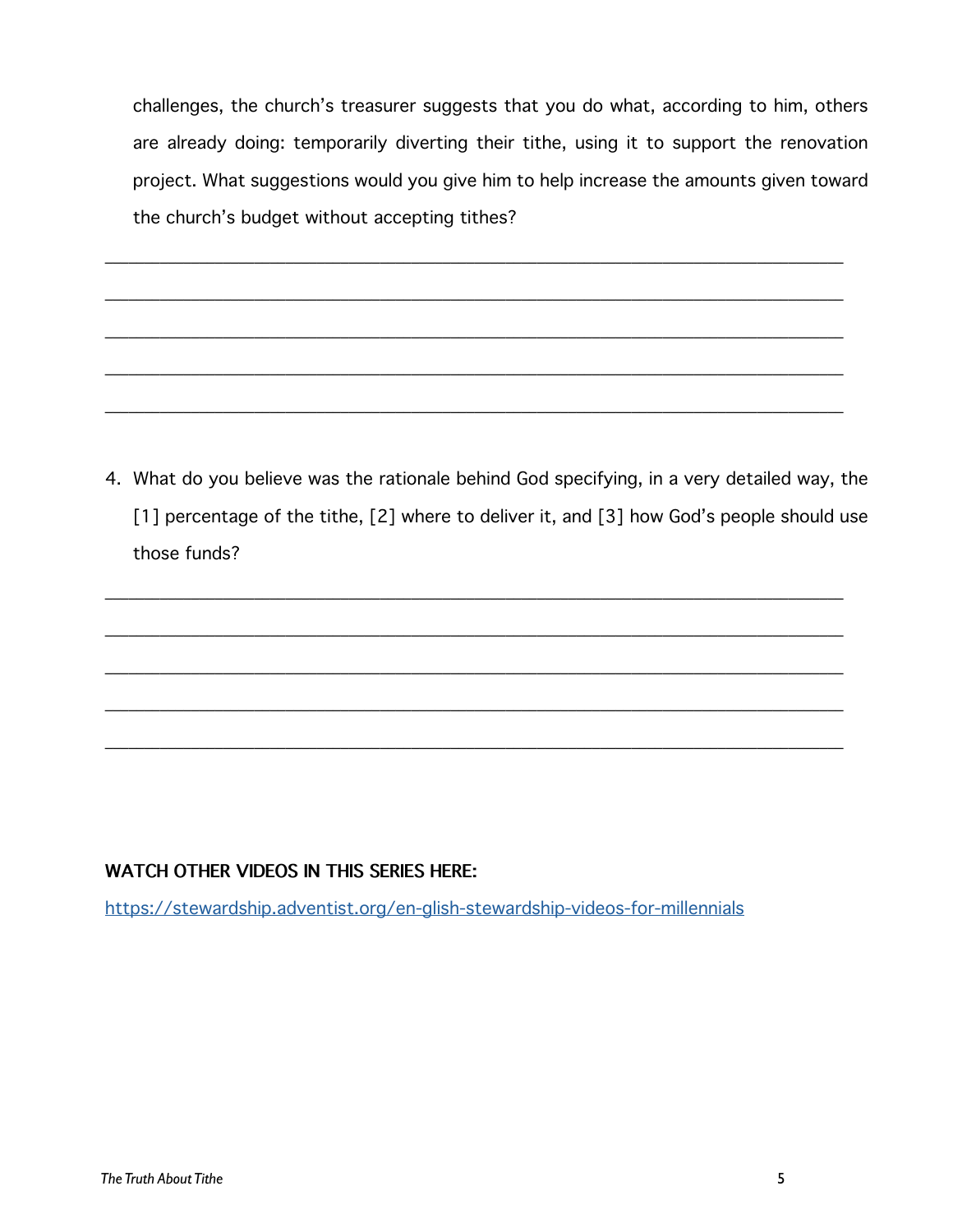### Notes: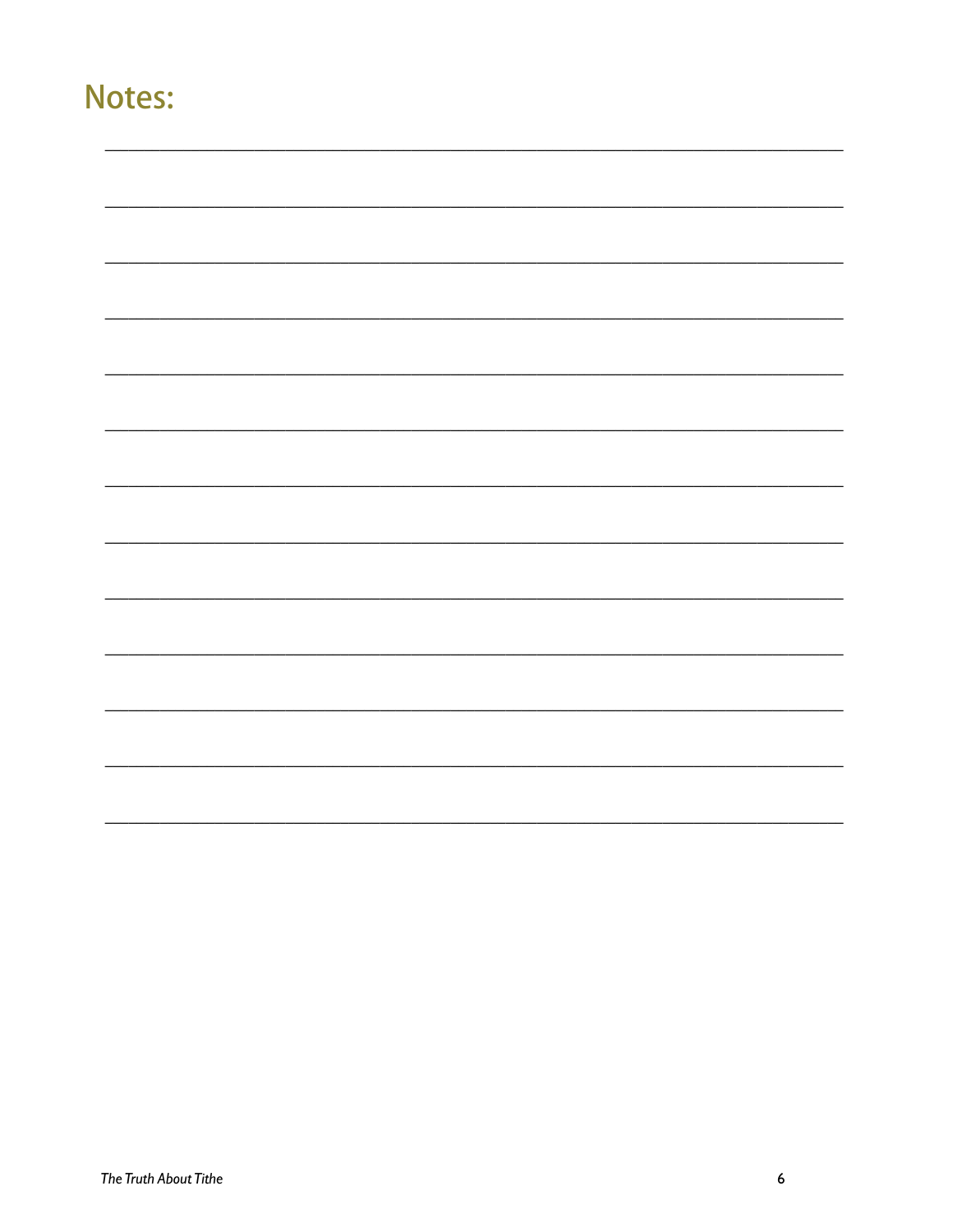## **Notes:**